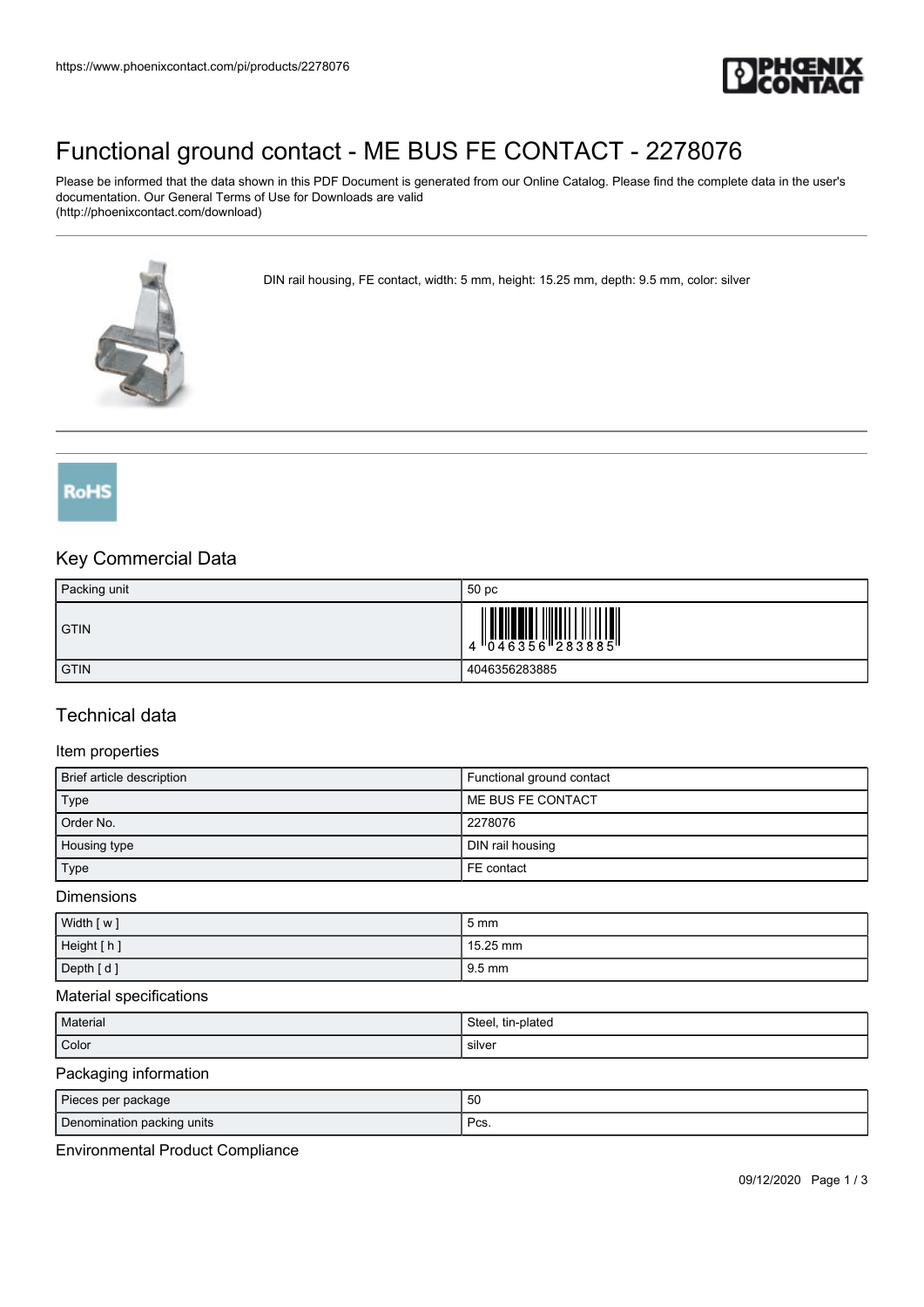

# [Functional ground contact - ME BUS FE CONTACT - 2278076](https://www.phoenixcontact.com/pi/products/2278076)

## Technical data

### Environmental Product Compliance

| China RoHS | Environmentally friendly use period: unlimited = EFUP-e |
|------------|---------------------------------------------------------|
|            | No hazardous substances above threshold values          |

## **Classifications**

#### eCl@ss

| eCl@ss 10.0.1 | 27182702 |
|---------------|----------|
| eCl@ss 4.0    | 27180400 |
| eCl@ss 4.1    | 27180400 |
| eCl@ss 5.0    | 27180500 |
| eCl@ss 5.1    | 27180500 |
| eCl@ss 6.0    | 27180800 |
| eCl@ss 7.0    | 27182702 |
| eCl@ss 8.0    | 27182702 |
| eCl@ss 9.0    | 27182702 |

#### ETIM

| <b>ETIM 2.0</b> | EC001031 |
|-----------------|----------|
| <b>ETIM 3.0</b> | EC001031 |
| <b>ETIM 4.0</b> | EC002498 |
| <b>ETIM 5.0</b> | EC001031 |
| ETIM 6.0        | EC001031 |
| <b>ETIM 7.0</b> | EC001031 |

## **UNSPSC**

| <b>UNSPSC 6.01</b>   | 31261501 |
|----------------------|----------|
| <b>UNSPSC 7.0901</b> | 31261501 |
| <b>UNSPSC 11</b>     | 31261501 |
| <b>UNSPSC 12.01</b>  | 31261501 |
| UNSPSC 13.2          | 31261501 |
| UNSPSC 18.0          | 31261501 |
| UNSPSC 19.0          | 31261501 |
| UNSPSC 20.0          | 31261501 |
| <b>UNSPSC 21.0</b>   | 31261501 |

## Approvals

Approvals

### Approvals

EAC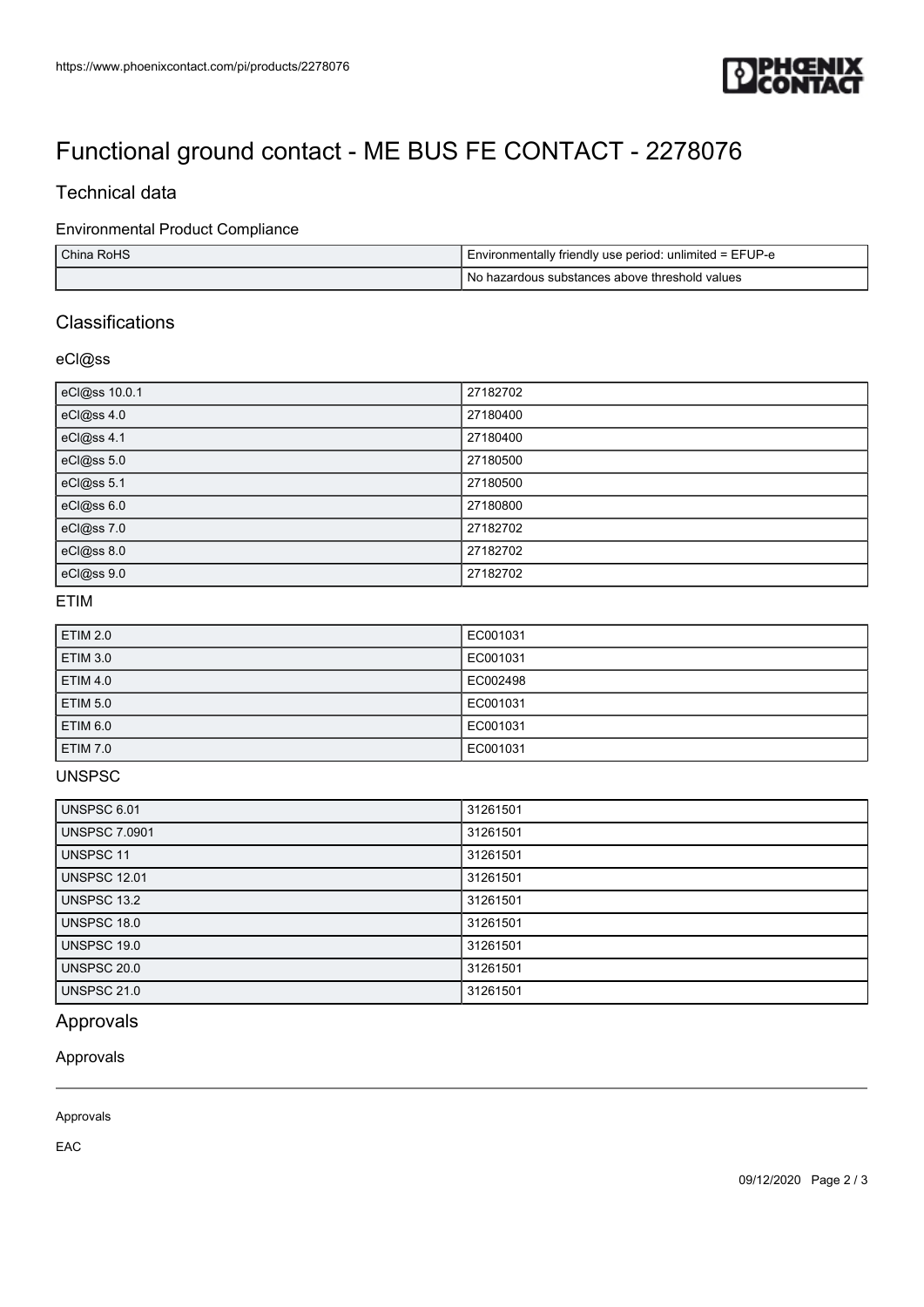

# [Functional ground contact - ME BUS FE CONTACT - 2278076](https://www.phoenixcontact.com/pi/products/2278076)

### Approvals

Ex Approvals

#### Approval details

 $E = 5.01742$ 

Phoenix Contact 2020 © - all rights reserved http://www.phoenixcontact.com

PHOENIX CONTACT GmbH & Co. KG Flachsmarktstr. 8 32825 Blomberg **Germany** Tel. +49 5235 300 Fax +49 5235 3 41200 http://www.phoenixcontact.com

09/12/2020 Page 3 / 3